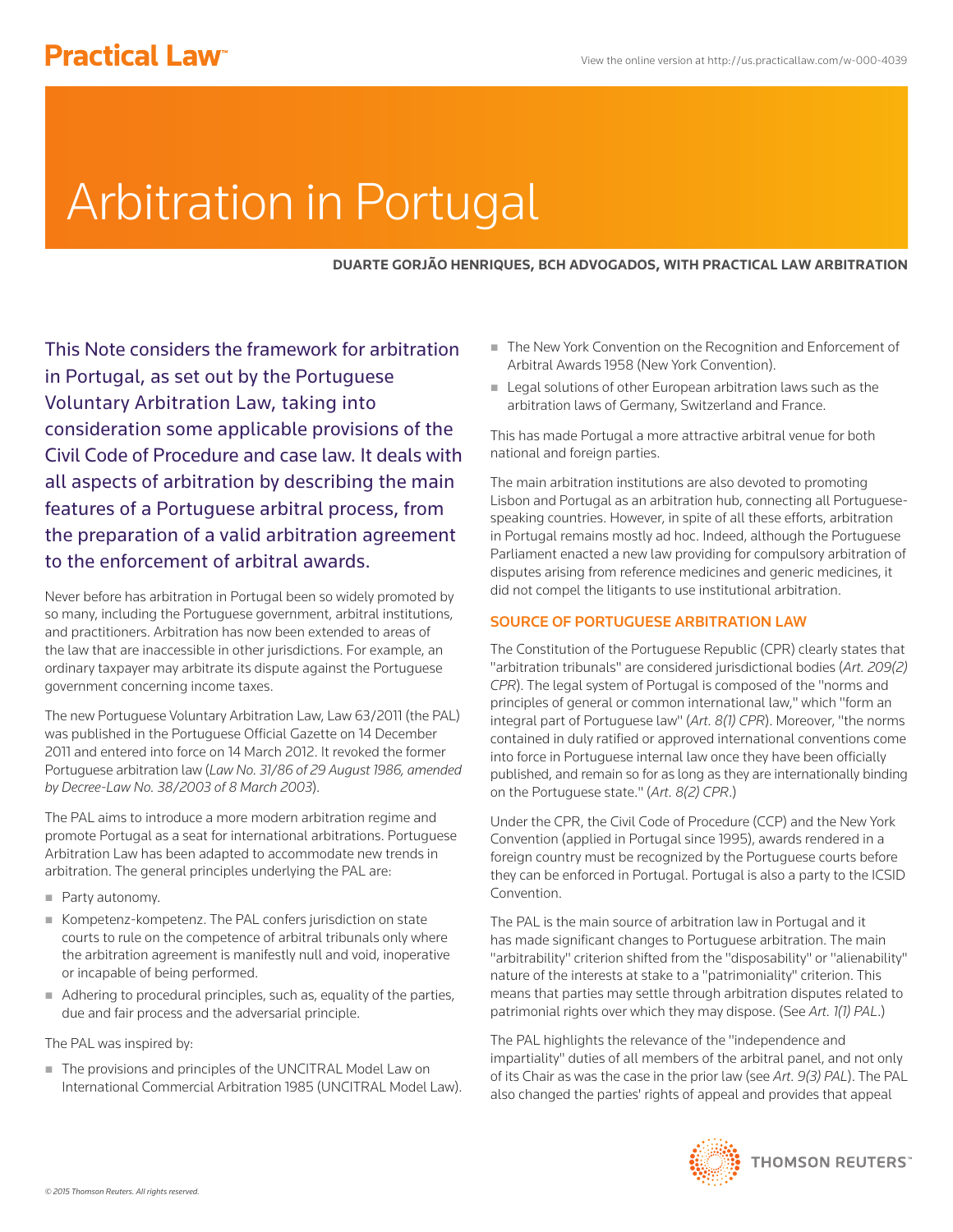is allowable only if the parties expressly agree (*Art. 39(4) PAL*). There are also provisions applicable to interim measures and preliminary orders (*see Arts. 20-29 PAL*). The PAL clarifies the jurisdiction of the state courts on the recognition and the enforcement of both domestic and international awards.

The Code of Civil Procedure (CCP) sets forth the legal regime applicable to all judicial procedures related to arbitration, including appointment of arbitrators, determination of arbitrators' fees, challenge of arbitrators, appeal (where admissible), setting aside, enforcement (and opposition to enforcement) and recognition of foreign arbitral awards.

The CCP is also the basis of the legal regime applicable to compulsory arbitration (*Book VI, Arts. 1082 to 1085*).

Arbitration is considered international whenever international trade interests are at stake (*Art. 49(1) PAL*). In international arbitration, the arbitration agreement is considered valid if it is valid under any of the following:

- The law that governs the arbitration agreement.
- The law applicable to the merits of the dispute.
- Applicable Portuguese law.

(*Art. 51(1) PAL*.)

The parties may also choose the rules of law to be applied by the arbitral tribunal, if it is not authorized to decide according to *ex aequo et bono.* Without a choice of law, the arbitral tribunal applies the law of the state having the closest connection with the subject matter of the dispute (*Art. 52(1) and (2) PAL*).

Parties cannot agree to an appeal against the final award, but may agree to have another arbitral tribunal constituted to perform a full revision of the case, if they have agreed to the applicable procedures beforehand (*Art. 53 PAL*).

# **THE ROLE OF THE COURTS**

Courts assist the arbitration process for both domestic and international disputes. Where the parties have not specified a procedure for the appointment of the tribunal, or if a dispute arises preventing the appointment of one or more arbitrators, the matter may be referred to the *juge d'appui* (*Art. 10 (4) PAL*). This is a judge charged with supporting the arbitral procedure (*Art. 59 PAL*). Unless the parties specify otherwise, the *juge d'appui* for an arbitration seated in Portugal or subject to Portuguese law will be the judge of the court of First Instance or the judge of the Court of Appeals, depending on the subject matter at stake (*Art. 59 PAL*). For example, the judge granting assistance in the taking of evidence is the judicial court of first instance in whose jurisdiction the place of arbitration is located (*Art. 38 and Art. 59 PAL*), but if the subject matter is the challenge of an arbitrator, then the Court of Appeal in whose district the place of arbitration is located is competent to decide the issue (*Art. 59 PAL*).

Where the dispute is to be referred to one or more arbitrators and no appointing authority has been named, the *juge d'appui* will appoint the sole arbitrator or the arbitrators constituting the panel if the parties do not agree on the composition of the arbitral tribunal (*Art. 10(4) and Art. 59 PAL*).

The appointment can be made by the *juge d'appui* where:

- Either party fails to name an arbitrator within 30 days of a request to do so.
- The two arbitrators are unable to agree on a third arbitrator within 30 days of their appointment.

# (*Art. 10(4) PAL.*)

Similarly, the *juge d'appui* may also appoint a substitute arbitrator where the agreement is silent on the procedure for substituting an arbitrator (*Art. 16(1) PAL*).

Courts also exercise a "last resort" control power over the arbitration in issues such as appointment and challenge of arbitrators, correction of decisions on arbitrators' fees and set aside procedures (*Art. 59 PAL*). Despite the extent of the court's powers, the general attitude of courts towards arbitration is to interfere less than previously.

The state court before which an action is brought in an arbitrable matter must dismiss the case on request by the respondent (submitted no later than when the respondent submits its first statement on the substance of the dispute), unless the court finds that the arbitration agreement:

- $\blacksquare$  Is clearly null and void.
- In Is or became inoperative.
- In Is incapable of being performed.

(*Art. 5(1) PAL.*)

# JURISDICTIONAL ISSUES

#### **ARBITRABILITY**

Article 1(1) of the PAL of provides that negotiable patrimonial rights can be arbitrated. Whenever disputes do not involve patrimonial interests, "the arbitration agreement is also valid provided that the parties are entitled to conclude a settlement on the right in dispute" (*Art. 1(2) PAL*). Disputes related to copyright and related rights may also be submitted to arbitration if they are "disposable" or "alienable" rights (*Portuguese Code on Copyright and Related Rights (1995)*).

However, the following kinds of disputes are subject to mandatory arbitration, whether or not they involve patrimonial interests:

- Industrial property rights related to reference medicines and generic medicines (*Law No. 62/2011 of 14 December 2011*).
- Particular issues related to sport federations, leagues and other sport entities, and disputes related to doping in sport (*Law No. 74/2013 of 6 September 2013*).
- Particular issues of collective bargaining (*Portuguese Labor Code*).
- Issues related to copyright and intellectual property involving:
	- rewards for the lease of works protected by copyright (*Decree-Law No. 332/97 of 27 November 1997*);
	- $\blacksquare$  rights to authorize or prohibit cable retransmission of works protected by copyright (*Decree-Law No. 333/97 of 27 November 1997*);
	- compensation for the recording or reproduction of works (*Decree-Law No. 62/98 of 1 September 1998*); and
	- technological protection measures (*Portuguese Code on Copyright and Related Rights 1995*).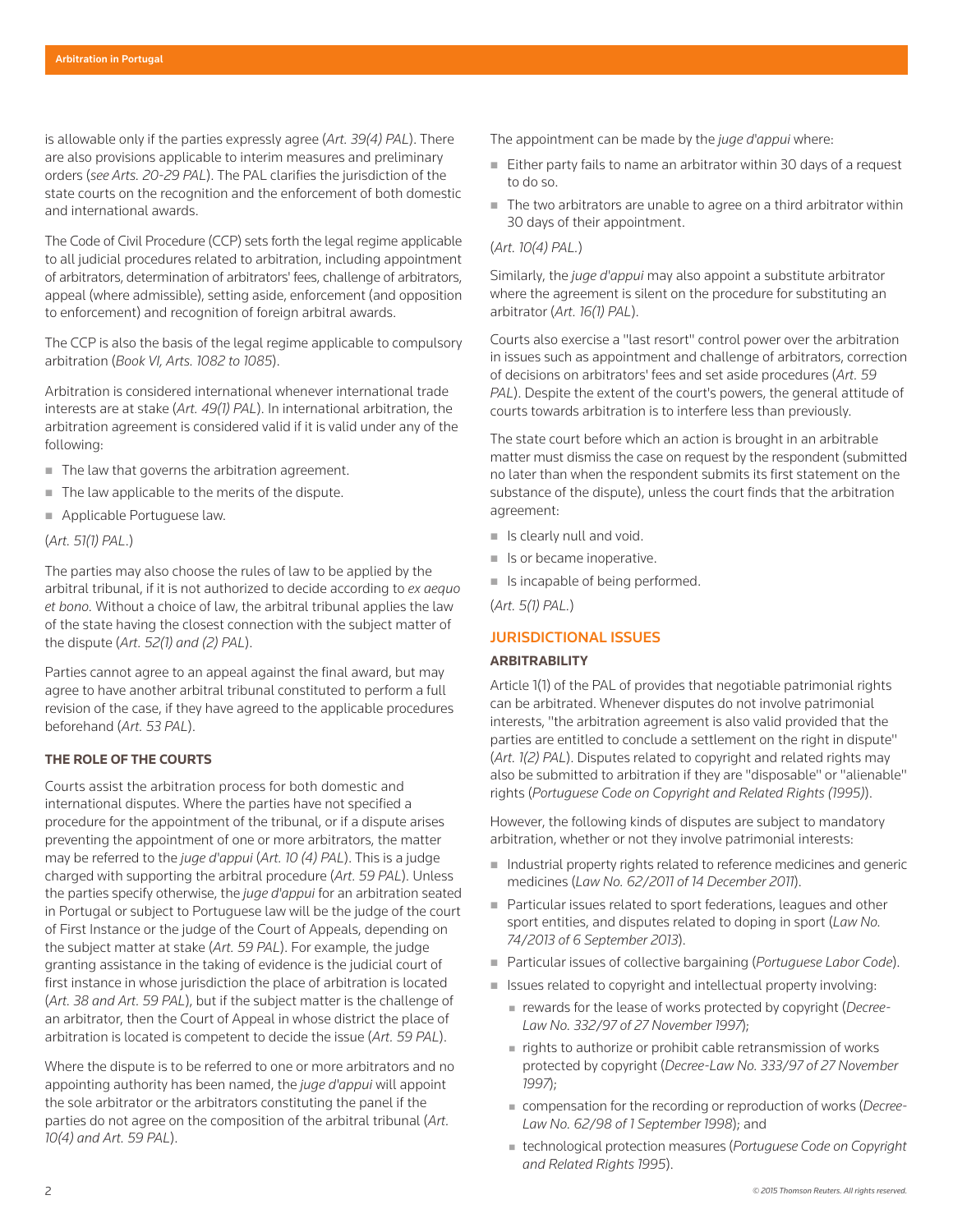# PORTUGUESE APPROACH TO THE PRINCIPLE OF KOMPETENZ-**KOMPETENZ**

Under the PAL, an arbitrator is competent to decide, *ex officio* (that is, of his own motion) or at a party's request, matters relating to the existence, validity and effectiveness of the arbitration agreement and the contract in which the arbitration clause is inserted (*Art. 18(1) PAL*). This provision embodies the *kompetenz-kompetenz* principle that arbitrability is a jurisdiction-related subject and, therefore, arbitrators have the competence to decide in the first instance whether a dispute is arbitrable. However, Article 5(1) of the PAL states that (in line with the New York Convention): "the state court before which an action is brought in a matter which is the object of an arbitration agreement shall, if the respondent so requests not later than when submitting its first statement on the substance of the dispute, dismiss the case, unless it finds that the arbitration agreement is clearly null and void, is or became inoperative or is incapable of being performed." However, parties cannot resort to anti-suit injunctions to prevent the constitution or functioning of an arbitral tribunal (*Art. 5(4) PAL*).

The arbitral tribunal may rule on its own jurisdiction either in the final award or in an interim decision. In the latter case, a party may challenge the arbitral decision before the state courts within thirty days (*Art. 18(9) and (10) PAL*). If the arbitral tribunal rules on the jurisdictional issue for the first time in the final award, the decision by which the tribunal finds itself competent will only be open for challenge in set-aside proceedings (*Art. 46(3) PAL*).

# ARBITRATION AGREEMENTS

### **FORMAL REQUIREMENTS**

Arbitration agreements must be in writing. This requirement applies whether the agreement takes the form of a stand-alone submission agreement or an arbitration clause in a contract (*Art. 2(1) PAL*). An arbitration agreement is binding even when it is merely incorporated by reference into the contract giving rise to the dispute (*Art. 2(4) PAL*).

This writing requirement is met "if the agreement is recorded in a written document signed by the parties, in an exchange of letters, telegrams, faxes or other means of telecommunications which provide a written record of the agreement, including electronic means of communication" (*Art. 2(2) PAL*) or "if it is recorded on an electronic, magnetic, optical or any other type of support, that offers the same guarantees of reliability, comprehensiveness and preservation" (*Art. 2(3) PAL*). This requirement is also met "if there is an exchange of statements of claim and defense in arbitral proceedings, in which the existence of such an agreement is invoked by one party and not denied by the other" (*Art. 2(5) PAL*).

The Portuguese superior courts have upheld arbitration clauses inserted in a standard form contract. For instance, in a matter related to a swap contract, governed by the ISDA Master Agreement, the Guimarães Court of Appeal, the Lisbon Court of Appeal and the Oporto Court of Appeal enforced the arbitration clause (see *decisions of 24 September 2014, 25 February 2015, and 13 April 2015*).

# **SUBSTANTIVE REQUIREMENTS**

The PAL does not contain specific provisions on the substantive requirements of an arbitration agreement. The agreement to arbitrate is subject to substantive requirements arising from the general

principles of law, in particular to the general principles and provisions of private law that stem from the Portuguese Civil Code, and most notably from the law of obligations. Issues such as consent, validity and efficacy of transactional declarations and capacity apply to arbitration agreements.

The PAL enables the parties to resort to arbitration not only to solve "pure dispute issues" but also "any other issues that require the intervention of an impartial decision maker, including those related to the need to specify, complete and adapt contracts with long-lasting obligations to new circumstances" (*Art. 1(4) PAL*).

#### **SEPARABILITY**

The PAL recognizes the principle of separability of the arbitration clause. Under Article 18, the arbitration clause is autonomous from the contract in which it is inserted. A finding of nullity or unenforceability of the contract does not affect the validity of the arbitration clause.

# **EXTENSION TO NON-SIGNATORIES**

Article 36(1) of the PAL provides that "only third parties bound by the arbitration agreement, whether from the date of that agreement or by having later adhered to it, are allowed to join ongoing arbitral proceedings. This adhesion requires the consent of all parties to the arbitration agreement and may only take place regarding the arbitration in question." At least two Portuguese courts have recognized that arbitration agreements can be extended to bind non-signatories in exceptional circumstances. However, both courts declined to bind the non-signatory in the circumstances presented (see *decisions of the Lisbon Court of Appeal on 24 March 2015 and 11 January 2011*). The Portuguese Supreme Court affirmed the January 11 decision on 8 September 2011.

Regarding procedure, the PAL provides:

- If the arbitral tribunal has already been constituted, a party may only request the joinder of a third party if the third party declares that it accepts the current composition of the tribunal. When the third party itself requests the joinder, the third party's acceptance of the tribunal is presumed. (*Art. 36(2) PAL*.)
- The arbitral tribunal enjoys reasonable discretion and may refuse the joinder where it would unduly disrupt the normal flow of the arbitral proceeding, or if there are no relevant reasons to uphold joinder. The following are considered to be good reasons for joinder:
	- the third party has an interest in the subject-matter of the dispute equal to that of the claimant or respondent;
	- the third party wishes to present a claim against the respondent with the same object as that of the claimant, but which is incompatible with that claim;
	- the respondent wants the other possible joint and several creditors to be bound by the final award; or
	- the respondent seeks to join a non-party who is or may be liable to the respondent for all or part of the claim asserted by the claimant.

#### (*Art. 36(3) PAL.*)

If the arbitral tribunal has not yet been constituted, non-parties may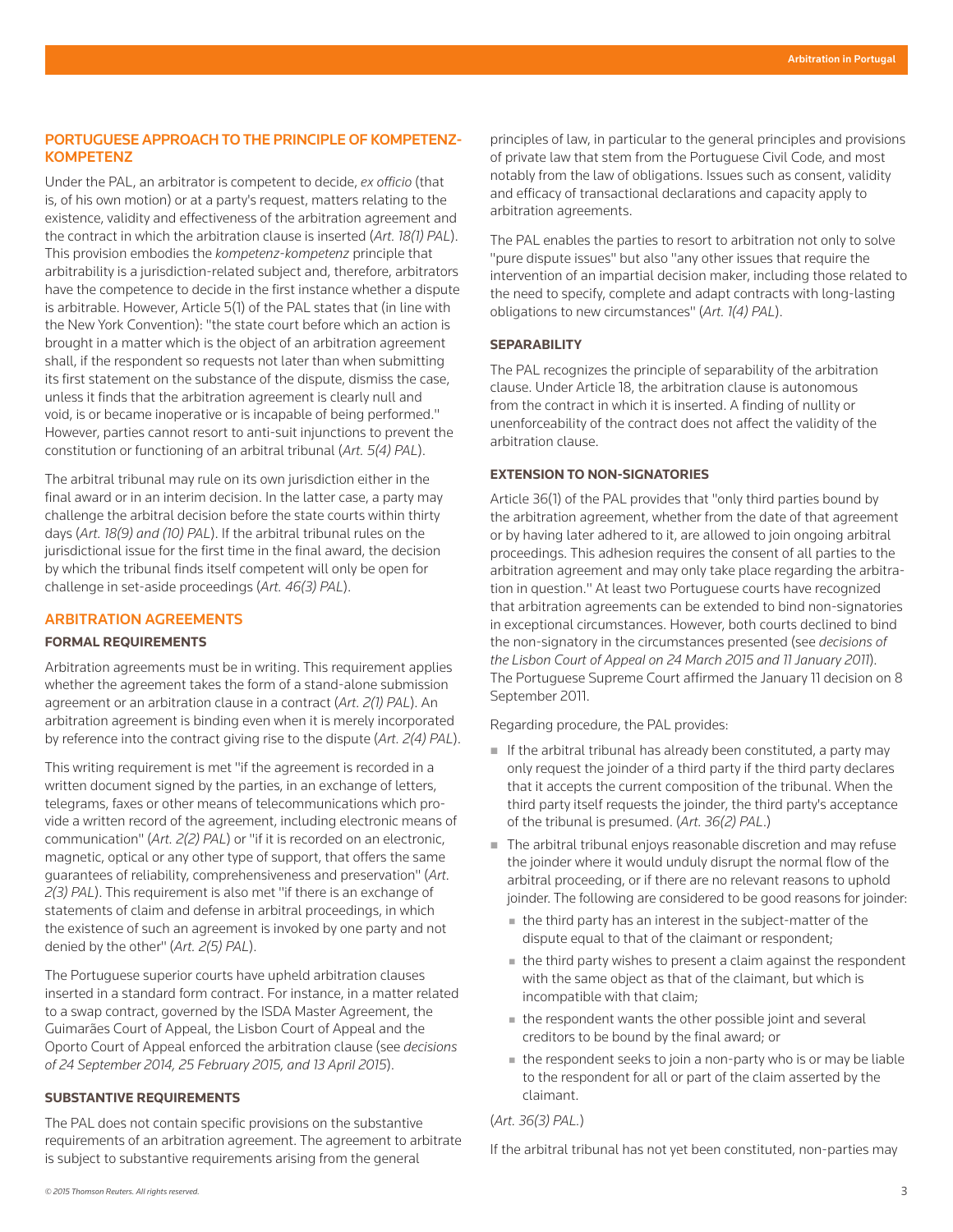be joined by an arbitral institution if permitted by the institution's rules (*Art. 36(6) PAL*). Where there are multiple parties entitled to appoint arbitrators, the court may appoint all the arbitrators and indicate which one of them shall be the chairperson (*Art. 11(3) PAL*).

# ARBITRAL TRIBUNAL

# **NUMBER OF ARBITRATORS**

The parties are free to agree on the number of arbitrators. However, the panel must comprise an uneven number of arbitrators and, if the parties fail to agree on the number, the tribunal will have three arbitrators (*Art. 8(1) and (2) PAL*).

#### **NECESSARY QUALIFICATIONS**

Any legally capable individual can act as an arbitrator (*Art. 9(1) PAL*). The parties may impose additional qualifications and some arbitral institutions have specific requirements for arbitrators on their lists. Arbitrators' ethical duties are set out in Article 9(3) of the PAL, which states that an arbitrator must be independent and impartial.

A number of arbitral institutions, including the Commercial Arbitration Centre of the Chamber of Commerce and Industry of Portugal, have directly or indirectly incorporated the IBA Guidelines on Conflicts of Interest in International Arbitration. The "Code of Ethics" of the Portuguese Arbitration Association, applicable to all its members by virtue of their membership, has also incorporated the IBA Guidelines.

#### **APPOINTMENT**

Under Article 10(1) of the PAL, the parties may jointly appoint arbitrators or may agree on a procedure for appointing them, including entrusting the appointment of all or some of the arbitrators to a third party. The Commercial Arbitration Centre of the Chamber of Commerce and Industry of Portugal recently enacted a set of rules applicable to the appointment of arbitrators.

In arbitrations with a sole arbitrator, if the parties are unable to agree on the appointment of the arbitrator or on institutional appointment, the arbitrator shall be appointed, upon request of any party, by the state court (Court of Appeal) (*Art. 10(2) PAL*). In arbitrations with three or more arbitrators, each party appoints an equal number of arbitrators and the arbitrators appointed appoint the chairperson (*Art. 10(3) PAL*). If the party-appointed arbitrators do not chose a chairperson, any party may seek the appointment from the Court of Appeal.

#### **CHALLENGE**

The parties are free to agree on a procedure for challenging an arbitrator (*Art. 14(1) PAL*). Absent an agreed-upon procedure, a challenging party must submit its challenge directly to the arbitral tribunal within 15 days after becoming aware of the constitution of the arbitral tribunal or after becoming aware of the facts forming the basis for the challenge. The arbitral tribunal, including the challenged arbitrator, shall decide on the challenge. (See *Art. 13 and 14(2) PAL.*)

If the challenge is not successful, the challenging party may request the competent state court to decide the challenge within 15 days after receiving notice of the decision rejecting the challenge. The court's decision on the challenge shall not be subject to any appeal. While the request is pending, the arbitral tribunal, including the challenged arbitrator, may continue the arbitral proceedings and make an award.

An arbitrator must be replaced if he:

- **Withdraws.**
- **Dies.**
- $\blacksquare$  Is successfully challenged.
- Becomes incapable to carry out his duties

Replacement of arbitrators normally follows the applicable arbitral rules. In the absence of any provision in the arbitration agreement or the applicable rules, and if the parties fail to agree on the appointment of the substitute arbitrator, the interested party must request a court to appoint a replacement under Article 10 of the PAL.

(*Arts. 15 and 16 PAL*.)

# ARBITRATORS' DUTIES AND POWERS

#### **DUTIES OF INDEPENDENCE, IMPARTIALITY AND DISCLOSURE**

Arbitrators have a duty to be impartial and independent (*Art. 9(3) PAL*). Arbitrators are also subject to the rules of suspicion and impediment that apply to judges (*Art. 9(4) PAL*).

Therefore, before accepting appointment, arbitrators have a duty to disclose any facts that might give rise to justified doubts about their impartiality or independence (*Art. 13(1) PAL*). The rules of most arbitration institutions also require the arbitrator to sign a statement of independence when accepting an appointment.

# **PROCEDURAL POWERS**

In the absence of any provision or party agreement to the contrary, the arbitral tribunal:

- Will conduct the proceedings in a manner it considers appropriate and according to the procedural rules it considers adequate (*Art. 30(3) PAL*).
- May determine the place of the arbitration (*Art. 31(1) PAL*) and the language applicable to the proceedings (*Art. 32(1) PAL*).
- Determines the evidence to be presented, its relevance and weight (*Art. 30(4) PAL*).

# ARBITRATION PROCEEDINGS

# **COMMENCING ARBITRATION**

Arbitration is formally commenced when the respondent receives a request to submit a dispute to arbitration, unless the parties have agreed otherwise (*Art. 33(1) PAL*). The law does not provide for the minimum contents of that request.

In drafting a request for arbitration, parties should follow the institutional rules that apply. When commencing an ad hoc arbitration, a claimant should follow a procedure that is consistent with the old legal provisions (*Art. 11(1) Old PAL*) and the general practice by including the following in its request to arbitrate:

- $\blacksquare$  Identify the disputing parties.
- Specify the arbitration agreement.
- Briefly describe the dispute.
- $\blacksquare$  Identify the arbitrator or arbitrators to be appointed by the requesting party and invite the counterparty to do the same.
- $\blacksquare$  If the arbitration is to be conducted by a sole-arbitrator, name the proposed arbitrator.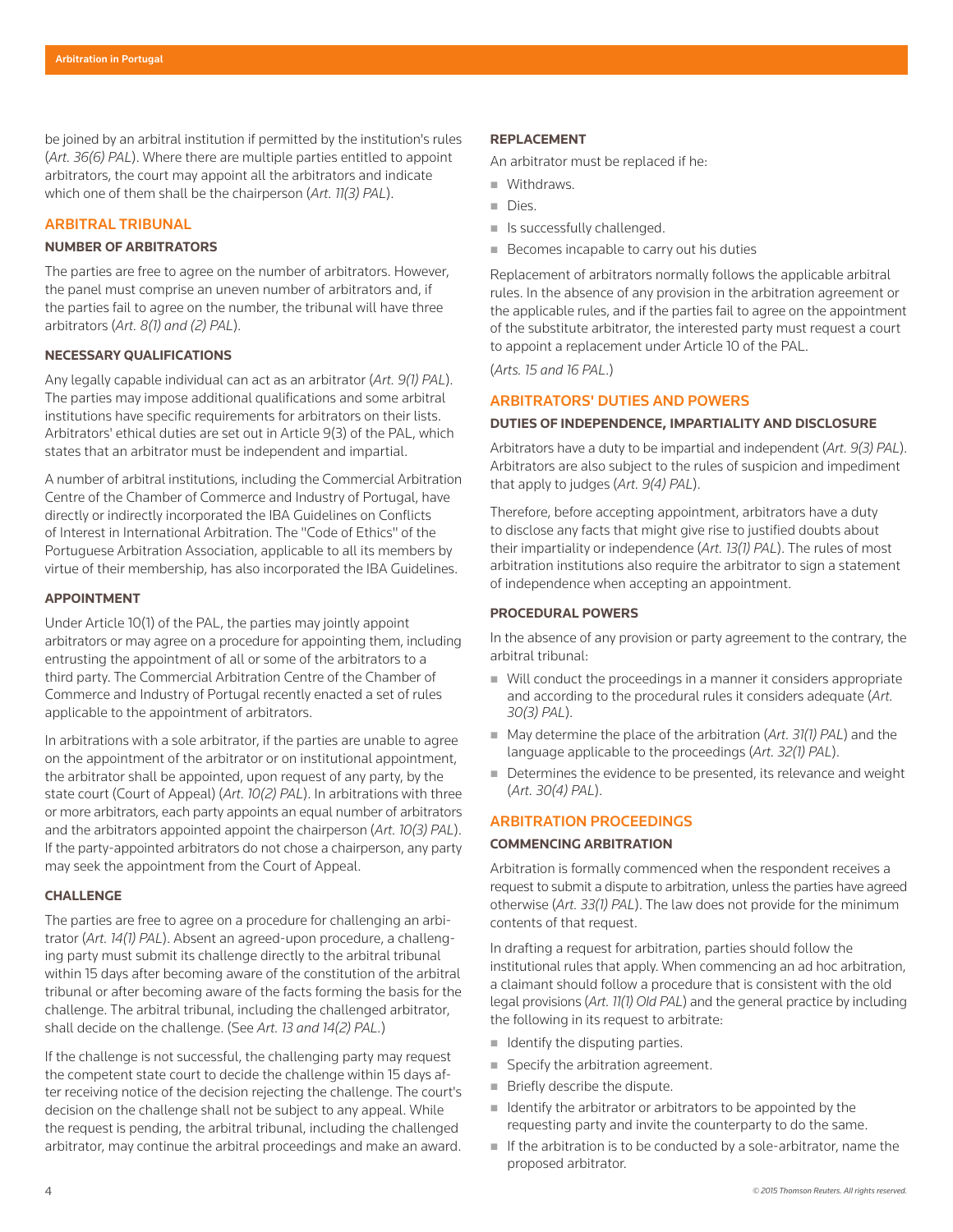#### **CONDUCT OF PROCEEDINGS**

In the absence of party agreement or applicable institutional rules, the arbitral tribunal may conduct the arbitration in the manner it considers appropriate, defining the procedural rules it deems adequate.

Arbitration procedures are bound by the following principles:

- The respondent must be given notice of the proceedings and an opportunity to present its defense.
- Equal treatment of the parties.
- Adversarial process.

(*Art. 30 (1) PAL*)

The tribunal decides whether to hold evidentiary hearings or to conduct proceedings on the basis of documents and other means of proof (*Art. 34(1) PAL*).

# **CONFIDENTIALITY**

The arbitrators, the parties and the arbitral institutions must maintain the confidentiality of any information obtained and any documents produced during the arbitration proceedings, without prejudice to the duty to communicate or disclose information or activities to the competent authorities, if imposed by law (*Art. 30 (5) PAL*). Unless a party objects, awards and other decisions may be published, excluding details that would identify the parties law (*Art. 30 (6) PAL*).

# STATE COURTS' POWERS IN SUPPORT OF ARBITRATION

#### **GENERAL POWERS**

As a general rule, courts cannot intervene in the arbitration. However, state courts can exercise their powers in support of an arbitration, including to:

- Appoint arbitrators where the parties have failed to do so (*Art. 10(4) PAL*).
- Grant interim or urgent measures (*Art. 29 PAL*).
- Compel testimony or production of evidence from non-parties (Art. *38 PAL*).
- Remove an arbitrator (*Art. 15(3) PAL*).
- Recognize and enforce foreign arbitral awards (*Art. 55 PAL*).

On rare occasions, courts may grant anti-arbitration injunctions barring a party from commencing or continuing arbitration proceedings (*Art 5.4 PAL*) whenever the arbitration agreement is clearly null and void, is or became inoperative, or is incapable of being performed (*Art 5.1 PAL*).

#### **INTERIM MEASURES**

State courts may issue interim, urgent and provisional measures in aid of arbitration (*Art. 29 (1) PAL*). The law provides that it is not incompatible with an arbitration agreement for a party to request from a state court, before or during the arbitral proceedings, an interim measure and for a state court to grant that measure (*Art. 7 PAL*).

Once constituted, the arbitral tribunal may also grant interim measures (*Art. 20 PAL*) and modify, suspend or terminate an interim measure or a preliminary order it has granted or issued, upon application of any party or, in exceptional circumstances and after hearing the parties, on the arbitral tribunal's own initiative (*Art. 24(1) PAL*). An interim measure issued by an arbitral tribunal shall be binding on the parties and,

unless otherwise provided by the arbitral tribunal, shall be enforced upon application to the competent state court, irrespective of the arbitration in which it was issued being seated abroad (*Art. 27(1) PAL*).

#### AWARDS

#### **FORMAL REQUIREMENTS**

The award must be made in writing and signed by the arbitrator or a majority of the arbitrators. If only the chair is available to sign, the reason for omitting the remaining signatures must be stated in the award. (*Art. 42(1) PAL*.) The award must state the reasons upon which it is based, unless the parties have agreed that no reasons are to be given or the award is rendered on the basis of a settlement (*Art. 42(3) PAL*).

# **CONTENTS**

The arbitrators decide the dispute under the law, unless the parties agree that they shall decide *ex aequo et bono* or as *amiable compositeur*  (*Art. 39 PAL*).

Unless otherwise agreed by the parties, the arbitrators may issue a single award or as many partial awards as they deem necessary (*Art. 42 PAL*). The award should apportion the costs directly resulting from the arbitration, and if the arbitrators deem it fair and appropriate, they should decide in the award that one or some of the parties shall compensate the other party or parties for all or part of the reasonable costs and expenses that they can prove to have incurred due to their participation in the arbitration (*Art. 42 PAL*).

### **CORRECTION AND INTERPRETATION; ADDITIONAL AWARD**

Arbitrators may only correct or interpret an award at a party's request in the event of:

- Computation, clerical or typographical error.
- Obscurity or ambiguity.
- (*Art. 45(1) and (2) PAL*.)

The arbitral tribunal may exercise these powers on its own initiative within 30 days of the notice of the award (*Art. 45(4) PAL*).

Within 30 days of receiving notice of the award, any party may, with notice to the other party, ask the arbitral tribunal to make an additional award concerning parts of the claim or claims submitted in the arbitral proceedings but omitted from the award. Any additional award must be rendered within 30 days of the request. (*Art. 45(5) PAL*.)

#### **CHALLENGES TO AWARDS**

Parties may only request annulment of awards by means of a set aside motion under Article 46 of the PAL.

The Portuguese law, like the New York Convention, sets narrow grounds to set aside the award. The New York Convention lists seven grounds for refusing to enforce an arbitral award:

- The award was rendered under an arbitration agreement that was invalid or where the parties lacked capacity to make the agreement.
- The losing party was not given proper notice of the appointment of the arbitrator or of the arbitration proceedings, or was otherwise unable to present its case.
- The award deals with a difference not yet contemplated by or falling within the terms of the arbitration agreement.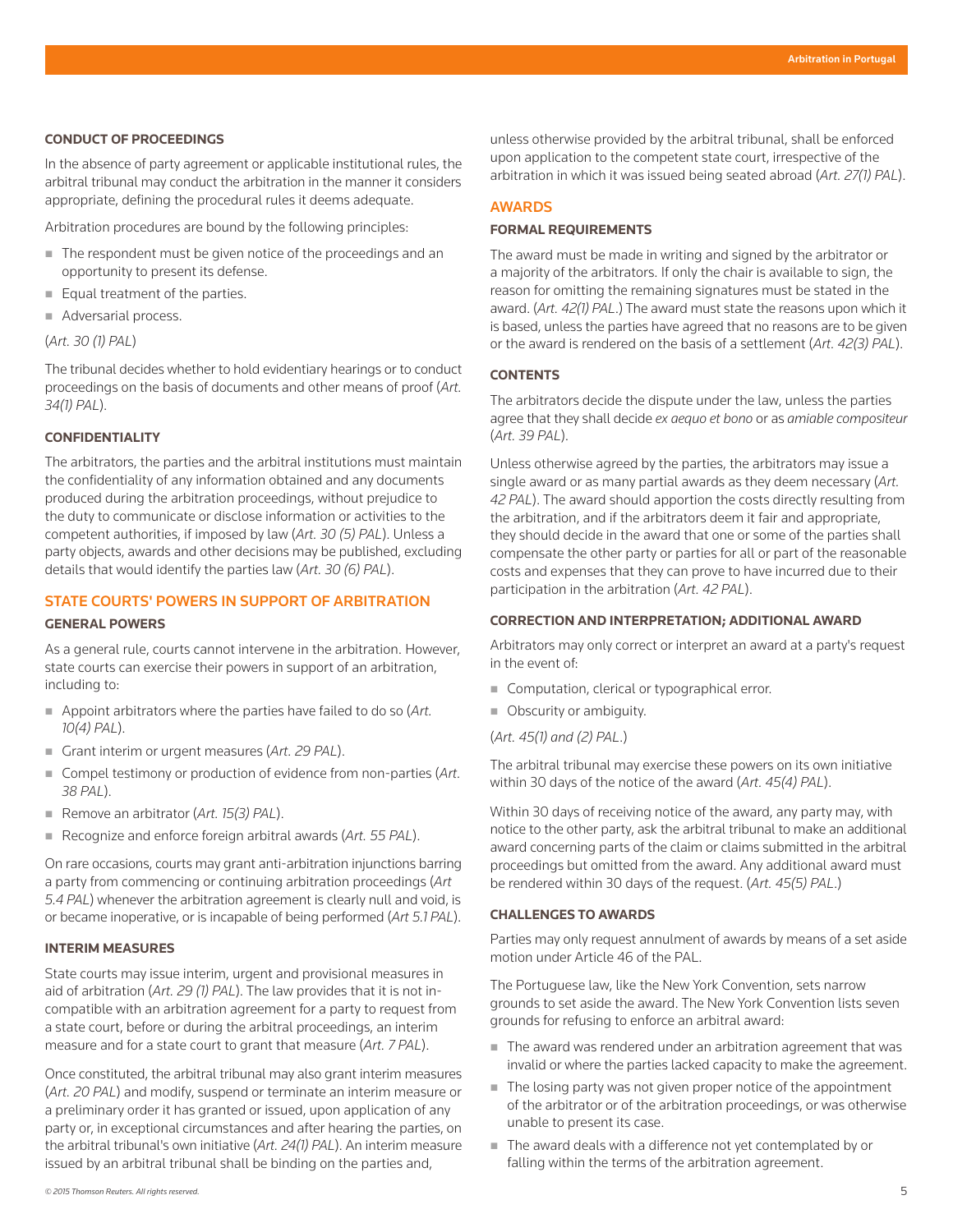- The composition of the arbitral tribunal or arbitral procedure violated the parties' agreement or (absent any agreement) the law of the arbitral seat.
- The award is either not yet binding or has been set aside or suspended by a competent authority of the country in which, or under the law of which, the award was made.
- The subject matter of the parties' dispute is non-arbitral (not capable of settlement by arbitration) under the law of the enforcing state.
- Recognition or enforcement of the arbitral award would be contrary to the public policy of the enforcing state.

#### (*Art. V New York Convention*.)

The first five of these grounds must be raised by the party opposing enforcement of the arbitral award, who has the burden of proof. The last two grounds may be raised by a court *sua sponte.*

Similarly, the PAL provides that an arbitral award may be set aside by the competent state court only if:

- $\blacksquare$  The party making the application furnishes proof that:
	- one of the parties to the arbitration agreement was under some incapacity or the agreement is not valid under the applicable law;
	- there has been a violation within the proceedings of some of the fundamental dup process principles of Article 30 (1) with a decisive influence on the outcome of the dispute;
	- the award dealt with a dispute not contemplated by the arbitration agreement, or contains decisions beyond the scope of the arbitration agreement;
	- the composition of the arbitral tribunal or the arbitral procedure did not adhere to the agreement of the parties, unless the agreement was in conflict with a provision of the PAL from which the parties cannot derogate or (failing the agreement) did not adhere to the PAL, and the inconformity had a decisive influence on the decision of the dispute;
	- the arbitral tribunal awarded an amount in excess of what was claimed or on a different claim from that that was presented, or has dealt with issues that it should not have addressed, or failed to decide issues that it should have decided;
	- $\blacksquare$  the award does not conform to the formal requirements set out in Article 42(1) and (3) of the PAL; or
	- the award was notified to the parties after the deadline contained in Article 43 of the PAL.
- The court finds that:
	- the subject-matter of the dispute cannot be decided by arbitration under Portuguese law; or
	- the content of the award is in conflict with the principles of international public policy of the Portugal.

# (*Art. 46(3) PAL.*)

The Portuguese courts have developed a restrictive approach to the public policy exception. For example in a decision issued on 29 November 2007, the Lisbon Court of Appeal rejected the challenging party's argument that an arbitral award violated public policy because it

- Ordered the respondent to pay the claimant an amount arising from a contractual "penalty clause."
- Did not contain sufficient reasoning.

On 10 July 2008, the Portuguese Supreme Court of Justice affirmed this ruling on the same grounds.

A violation of the so-called "domestic" public policy is not grounds for the annulment of the award. The court may only set aside an award on public policy grounds where the award violates the "international" public policy of Portugal. There does not appear to be any decision annulling an arbitral award on public policy grounds after the enactment of the PAL.

# **COMPETENT COURTS**

The Court of Appeal in the district at the place of arbitration is competent to decide on the setting aside of the final award (*Art. 59(1)(f)*).

# **TIME LIMITS**

The motion to set aside an award must be filed within 60 days from either:

- $\blacksquare$  The date on which the challenging party received notification of the award.
- The date on which the parties were notified of a decision on a motion to clarify the award.

# (*Art. 46(6) PAL*.)

The setting aside proceedings are conducted under the Portuguese Code of Civil Procedure. Usually, it will take no more than a year to be decided.

# **EFFECTS OF A SUCCESSFUL CHALLENGE**

The court that sets aside an arbitral award may not address the merits of the issue or issues decided in the award. If the award is set aside, a party seeking relief may commence a new arbitration. (*Art. 46 (9) PAL*.)

# ENFORCEMENT OF AWARDS

#### **DOMESTIC ARBITRAL AWARDS**

The PAL provides that the party seeking to enforce an arbitral award must supply the original of or a certified copy of the award and, if the award was not made in Portuguese, a certified translation thereof into Portuguese (*Art. 47(1) PAL*).

The arbitral award may be enforced even if it has been subject to a setting aside procedure. In that event, the party against whom enforcement is sought may request a stay of the enforcement procedures, if the resisting party offers to provide security and does so within the time limit set by the court. (*Art. 47(3) PAL*.)

# **FOREIGN ARBITRAL AWARDS**

The Court of Appeal in whose district the domicile of the person against whom the decision to be invoked is located is competent to decide the recognition of the foreign arbitral award. Subsequently, the enforcement of the arbitral award shall take place in the competent state court of first instance, under the applicable procedural law. Once the award is recognized, enforcement proceedings must be brought in the competent court of first instance. A party may challenge the enforcement on the grounds listed in the Portuguese Civil Procedural Code. However, the grounds for refusal of recognition cannot be reiterated in the enforcement proceedings. (*Art. 59(1)(h) PAL*.)